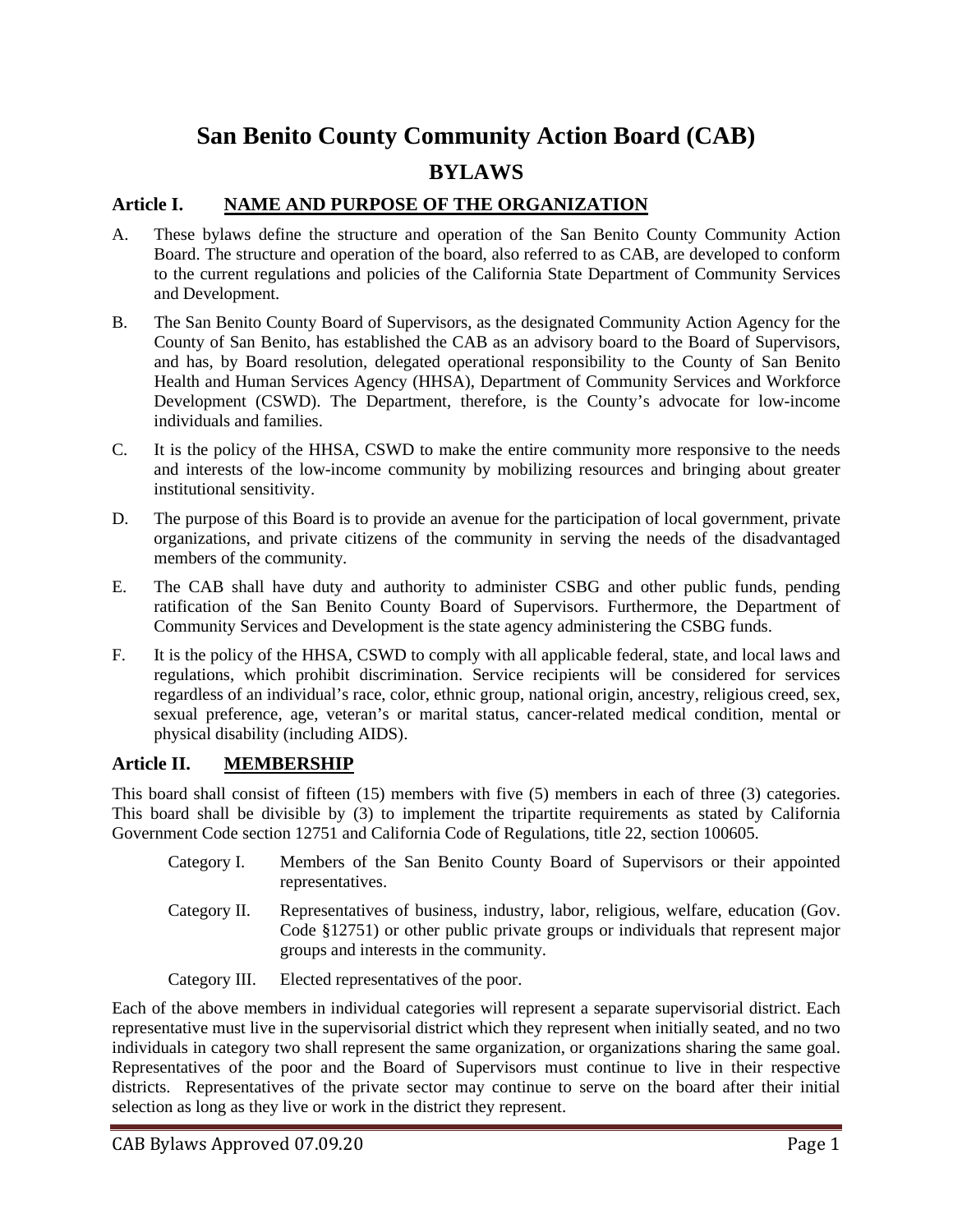Residents from each supervisorial district from the preceding categories shall be elected to the board in accordance to the following guidelines:

#### **Category I**

- 1. The elected supervisor may appoint him- or herself to represent his or her own district on the CAB.
- 2. The elected supervisor from each district may appoint a representative residing in his or her respective district to represent the district, rather than appointing him- or herself to the CAB.
- 3. The appointed representative for each supervisorial district will then submit the San Benito County Board and Commissions Membership Application to either the San Benito County HHSA, CSWD, or the San Benito County Administrative Office.
- 4. CAB board members will then take action to consider ratifying the appointments of Category I representatives at the next regular board meeting after the deadline for submitting applications.
- 5. All appointments to the CAB and all terms of office must be approved by the Board of Supervisors and shall be effective on the date of approval.

#### **Category II**

- 1. Representatives of organizations meeting the qualifications set forth above, from each supervisorial district, may apply to become a CAB board member by submitting the San Benito County Board and Commissions Membership Application to either the San Benito County HHSA, CSWD, or the San Benito County Administrative Office.
- 2. CAB board members will then take action to elect Category II representatives, at the next regular board meeting after the deadline for submitting applications.
- 3. All appointments to the CAB and all terms of office must be approved by the Board of Supervisors and shall be effective on the date of approval.

#### **Category III**

- 1. Interested representatives of the poor from each supervisorial district may apply to become a CAB board member by submitting the San Benito County Board and Commissions Membership Application to either the San Benito County HHSA, CSWD, or the San Benito County Administrative Office.
- 2. Representatives of the poor from each supervisorial district shall be democratically selected by members of the public attending public meetings of the CAB, who live within the supervisorial district to be represented. Representatives elected to each supervisorial district must live in the district.
- 3. CAB board members will then take action to ratify the appointment of the Category III representatives elected by the members of the public from the respective supervisorial districts.
- 4. All appointments to the CAB and all terms of office must be approved by the Board of Supervisors and shall be effective on the date of approval.

In compliance with Government Code section 12753, Community Agencies and representative groups of the poor which feel themselves inadequately represented on the CAB may petition for adequate representation by submitting a written request to the CAB Chair. The Board Chair will then hold a meeting or conference to which all residents and especially those who are poor are invited. To the maximum extent possible low-income groups and individuals to the represented will be involved in the meeting and in any selection process of the members.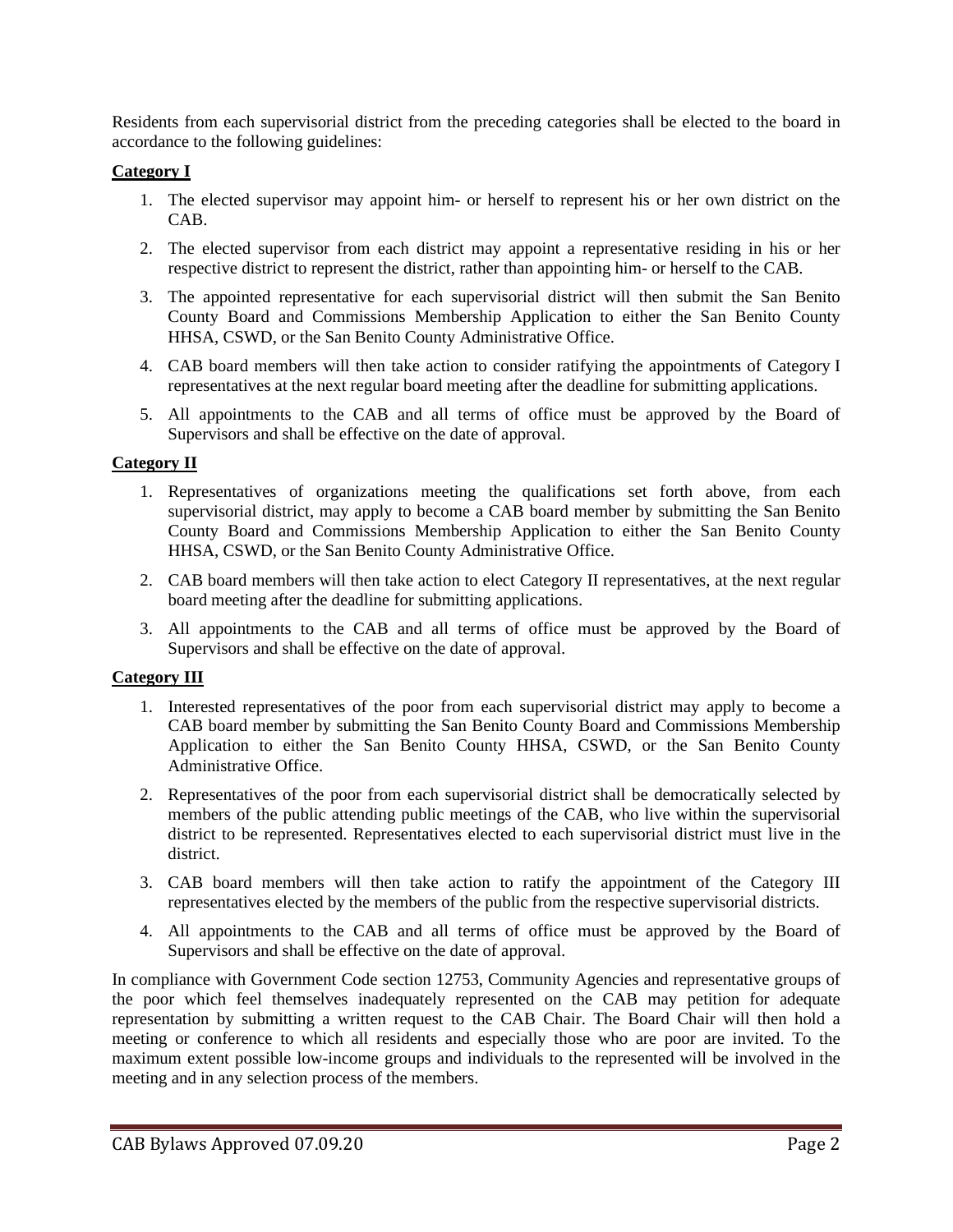# **Article III. TERMS OF OFFICE AND QUALIFICATIONS**

Members shall serve terms of three years except as hereinafter provided. Terms of the original board shall be staggered so that one-third, or as nearly as possible, of members shall be elected or selected each year. The length of terms shall be by lottery within designated groups.

Any member who is absent for three consecutive meetings or is absent from 50% of the last twelve (12) regularly scheduled monthly meetings, unless otherwise excused, shall be deemed to have resigned from the board.

Membership terms of office for the Representatives of the Board of Supervisors shall run consecutively with Supervisorial terms.

#### **Article IV. VACANCIES**

Vacancies in the membership shall be filled by the CAB employing the following procedures:

1. Vacancies at the end of term

All vacancies at the end of the term shall be filled in the same manner as the original election or appointment, except that private sector members shall be chosen from among organizations that meet the criteria and have been asked to provide members.

2. Other vacancies

In the event a regular member resigns, or for any reason is unable to act, a successor shall be elected or selected within sixty (60) days of such vacancy pursuant to the provisions of Article II of these bylaws.

When the seat of an elected representative of the poor is vacant, the remaining representatives of the poor, acting alone, may select a person to fill out the vacant term. The person selected must reside in and represent the same supervisorial district for which he/she is being selected to fill the vacant seat.

## **Article V. MEETINGS**

The San Benito County CAB shall meet at least six (6) times per year. The regular meeting schedule shall be the second Thursday of the month at 5:30 P.M., at 1161 San Felipe Road, Hollister, CA 95023 or such other place as the directors may designate from time to time. The board will not hold a regular meeting during the month of August and December. The agenda packet for the regular meetings, special meetings and meetings of standing committees shall specify the time and place of the meeting and shall contain a brief description of each item of business to be transacted at the meeting, including items to be discussed in closed session. Copies of the agenda and board packet shall be sent electronically to members of the CAB (or to standing committee members in the case of a committee meeting); and shall be posted and distributed in compliance with the Brown Act. Agenda packets will be mailed to board members who may not have access to the internet or members of the public who request a copy of the agenda packet.

If the CAB elects to use teleconferencing, it shall post agendas at all teleconference locations. Each teleconference location shall be identified in the notice and agenda of the meeting or proceeding, and each teleconference location shall be accessible to the public.

A public information release will be made to inform the general public of each meeting.

All meetings of the CAB and its committees shall be open to the public in accordance with Government Code Sections 54950, et seq. (the Ralph M. Brown Act).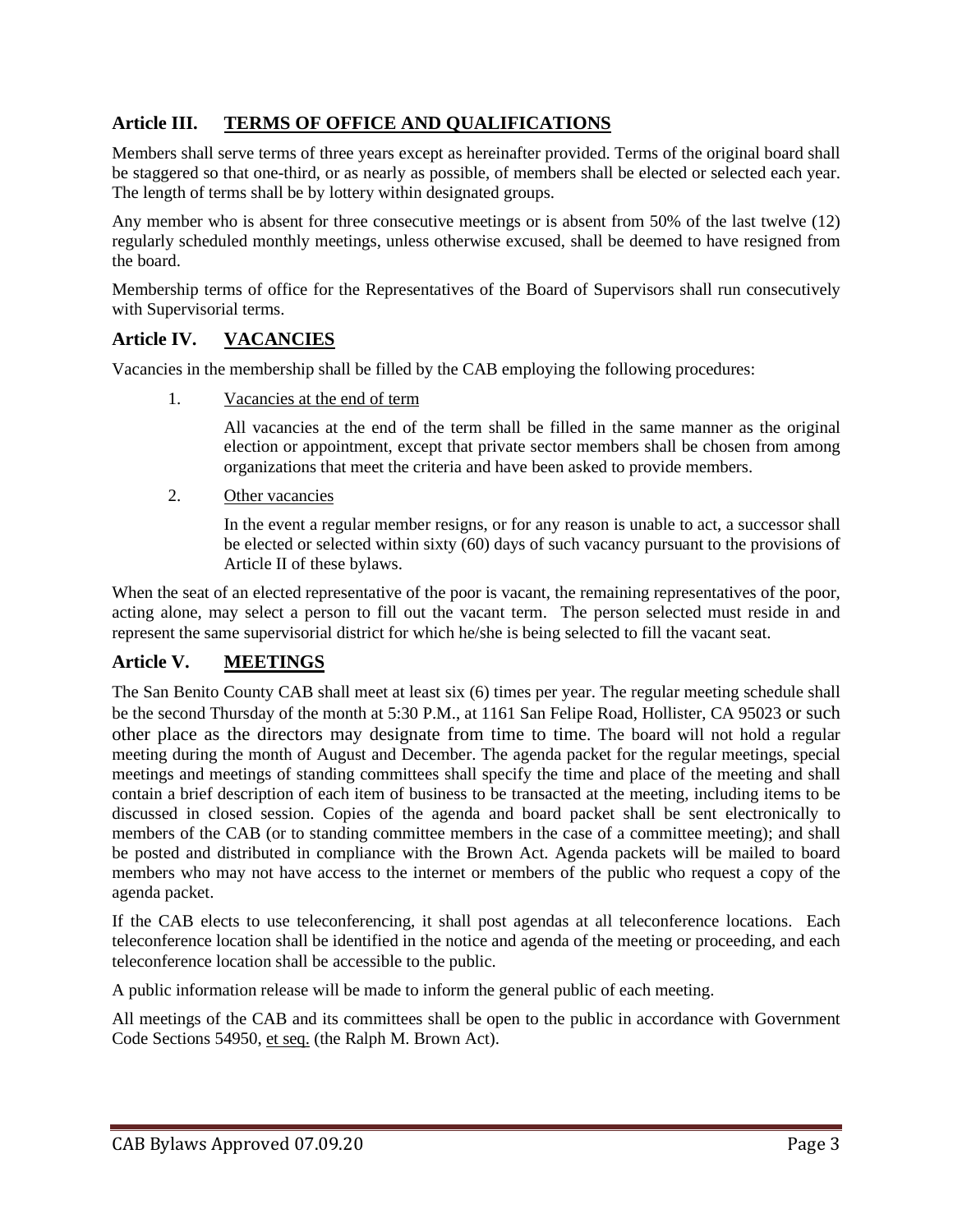# **Article VI. OFFICERS AND COMMITTEES**

The San Benito County CAB shall select from its membership a Chairperson, Vice-Chairperson, and Secretary – annually.

The Chairperson shall preside at meetings of the board and shall be an ex-officio member of all committees, except the Nominating Committee. The Chairperson shall perform all other duties usually pertaining to the office.

The Vice-Chairperson shall act for the Chairperson in his/her absence and shall be Chair of the Program Committee.

The Secretary shall keep correct record of all meetings of the board and shall notify members of their appointments to committees, shall keep a record of representatives, and shall mail notices of special meetings and perform such other duties, unless delegated to staff.

In the event of a permanent vacancy in the following officer positions, the replacement officer will be chosen as follows:

- 1. Chairperson The Vice-Chairperson will ascend to this position.
- 2. Vice-Chairperson will be elected by the members of the board representing the lowincome population.
- 3. Secretary will be appointed by the Chairperson of the board.

**Committees**: To serve a one year term with the option to serve additional terms.

- Bylaws The Bylaws Committee shall periodically review the bylaws and make independent recommendations to the board.
- Program/Planning The Program/Planning Committee will review each program submitted by the Chairperson of the board, or by action of the membership, and report its recommendations to the full board.
- Nominating The Nominating Committee shall consist of the elected representatives of the poor and shall present a slate of officers for election at the annual July meeting.
- SBC Home Loan The HOME Loan Committee shall be composed of three (3) active members and one (1) alternate member appointed by the Board. The Committee shall be comprised of members from each of the following classifications and an alternate member from one of the following classifications:
	- 1. One (1) San Benito County Board of Supervisor
	- 2. One (1) Board member from the CAB (CAB) with background and/or expertise in the finance or real estate industry (e.g. certified public accountant, real estate agent, appraiser, loan agent, title/escrow officer, builder or developer); and
	- 3. One (1) resident of San Benito County or a CAB member.

The Home Loan Committee will serve as the advisory body for the County's Home Investment Partnerships Program (HOME) funds and eligible activities. The committee shall make a recommendation on behalf of the County's Home Program. The CAB will then consider such recommendation and make the decisions.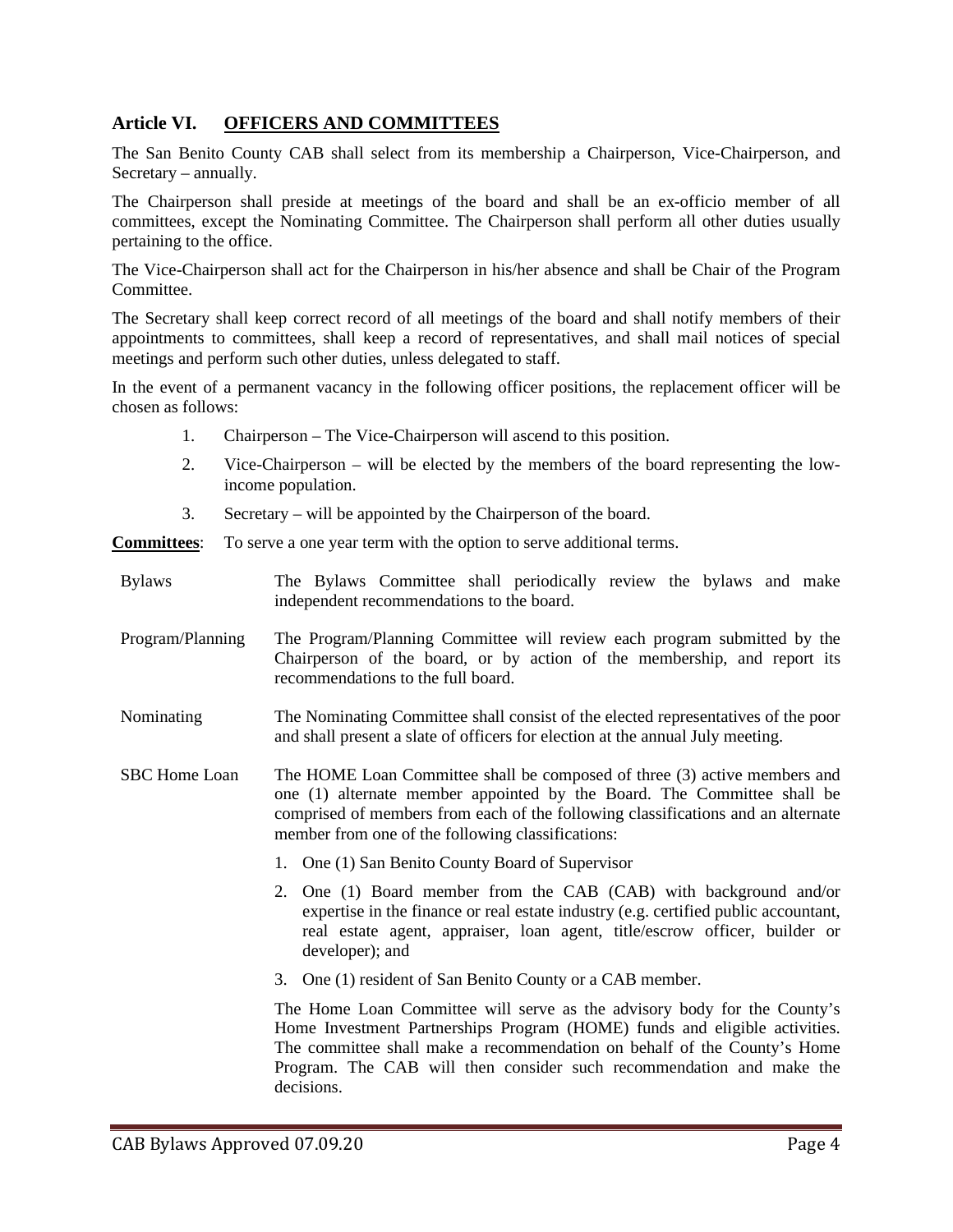Executive The elected Officers shall constitute the Executive Committee. It shall be the duty of the Executive Committee to transact routine and ordinary business between meetings of the full Board, or in extraordinary circumstances, act on emergency measures in lieu of the Board, subject to ratification of the full Board. The Executive Committee shall make full report of such transacted business at the next regular meeting of the Board. The committee structure shall reflect the same tripartite composition as the full Board when possible. The quorum requirement for such an Executive Committee must be at least 50% of the total authorized committee membership with each member being allowed (1) vote.

Strategic Planning Ad hoc Committee The Strategic Planning ad hoc Committee shall consist of all Officers of the CAB (mandatory), plus 2 appointed and 1 alternate CAB members (preferably 1 from different districts)

- 1. Meetings shall be held quarterly to discuss and report the status of the overall Strategic Plan. The committee will also review community assessments as well as update, review and make recommendations to the CAB regarding the on-going implementation of the Strategic Plan Organizational Goals.
- 2. The chair of the committee should develop the committee agenda and assign someone to keep notes, questions, etc., for staff.
- Ad-Hoc The Chairperson may, with the concurrence of the board, appoint from time to time such ad-hoc committees as may be necessary for the proper functioning of the CAB.
- Youth Advisory ad hoc Committee Youth Advisory Ad hoc Committee (YAC): An ad hoc committee of high school age youth to consist of 5 members, one from each district if possible. The committee would meet periodically to discuss the needs of youth throughout San Benito County and serve in an advisory capacity only to the CAB. The Youth Advisory would have no official voting rights. Committee members would commit to a term of one semester and could opt to serve more than one semester as long as they are in high school.

# **Article VII. QUORUM**

A quorum is a majority of the total current membership of the CAB. Board action may be taken by a majority of those present and voting, and by no less than a majority of a quorum. A roll call vote shall be taken when requested by any member in attendance.

The use of teleconferencing for the benefit of the public and the CAB members may be used in connection with any meeting or proceeding authorized by law. The teleconferenced meeting or proceeding shall comply with all requirements of the Ralph M. Brown Act (the Brown Act), California Government Code section 54950—54963. "Teleconference" means a meeting of the CAB, the members of which are in different locations, connected by electronic means, through either audio or video, or both. All votes taken during a teleconferenced meeting shall be by rollcall.

During the teleconference, at least a quorum of the members of the legislative body shall participate from locations within the boundaries of the territory over which the local agency exercises jurisdiction.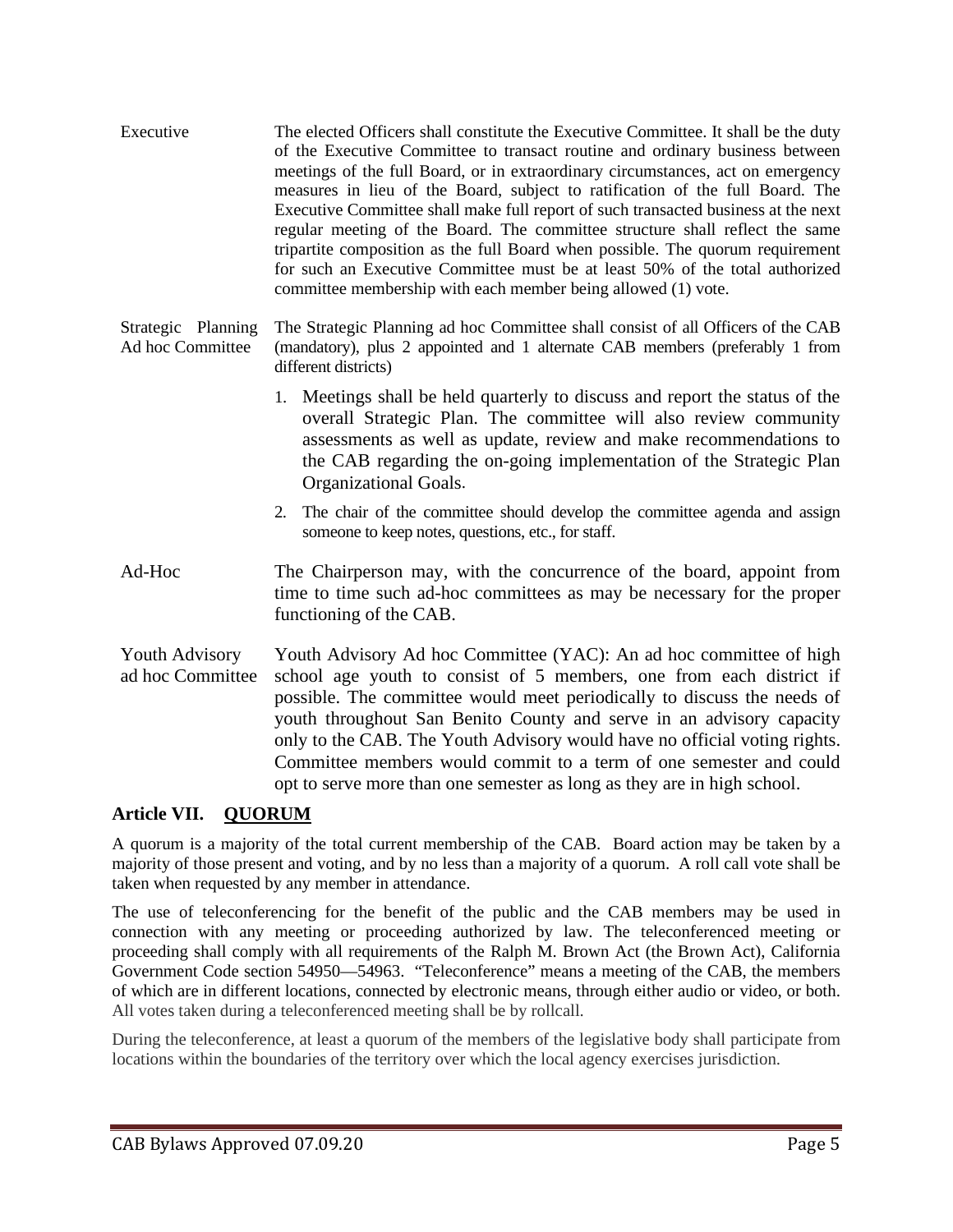#### REMOVAL FROM BOARD FOR CAUSE

For the purpose of this section, "cause" shall be defined as any action by a member, which reflects discredit upon the CAB.

Removal must be determined by 2/3 of the members of the CAB and must be affirmed by the Board of Supervisors.

#### **Article VIII. ADOPTION AND AMENDMENTS OF BYLAWS**

In accordance with all applicable federal, state, and local laws, the CAB is authorized to adopt and amend these bylaws as necessary. Amendment of these bylaws will be for the purpose of maintaining their currency with changing applicable laws and to accurately reflect changes in the Board's role and focus to best meet the needs of the low-income population.

Proposed amendments to the bylaws must be submitted to the state Department of Community Services and Development or designee before CAB adopts any amendments (California Code of Regulations title 22 §100615). Recommendations by the Department of Community Services and Development shall be submitted in writing to all board members thirty (30) days before voting is conducted at a regular scheduled meeting. The CAB shall consider the recommendations prior to voting on the proposed amendments. After the CAB adopts or amends these bylaws, they will be forwarded to the Board of Supervisors for final approval.

## **Article IX. RULES GOVERNING CONFLICT OF INTEREST, NEPOTISM,AND POLITICAL ACTIVITY**

- A. All board members must complete disclosure statements and abide by the California Political Reform Act and the County of San Benito's Conflict of Interest Code adopted by Board of Supervisors. Board members will fully disclose financial interests in the disclosure categories designated by the County's Conflict of Interest Code and will be asked to withdraw from the board if it is found that they have a direct conflict of interest in a substantial number of decisions before the board. If a board member is associated with an organization that may benefit from potential state and federal funds administered by the State Department of Community Services and Development (CSD) and CAB, such as Community Services Block Grant (CSBG) and Low Income Home Energy Assistance Program (LIHEAP) funding, he/she cannot be a CAB board member.
- B. Board members must abide by the requirements of AB 1234, including the requirement that board members must complete Ethics Training every two (2) years.
- C. No person may sit on the board who:
	- 1. Is an employee of San Benito County HHSA, CSWD.
	- 2. Is a federal or State employee whose capacity may require such person to act as an agent or an attorney for the board.
- D. Programs operated by the CAB shall be administered in a politically non-partisan manner. Board members should avoid actions, which can reasonably be construed as intended to favor one political party or candidate over another, or to be based on any personal bias for or against any organization or individual seeking program benefits.
- E. In addition to the prohibitions in the Political Reform Act, regulations adopted by the California Fair Political Practices Commission, and the San Benito County Conflict of Interest Code, and in order to protect board members from perceived charges of nepotism, favoritism or accusations of performing favors to individuals while in the performance of official board membership activities, board members shall refrain from administering and/or abstain from voting on matters which affect the